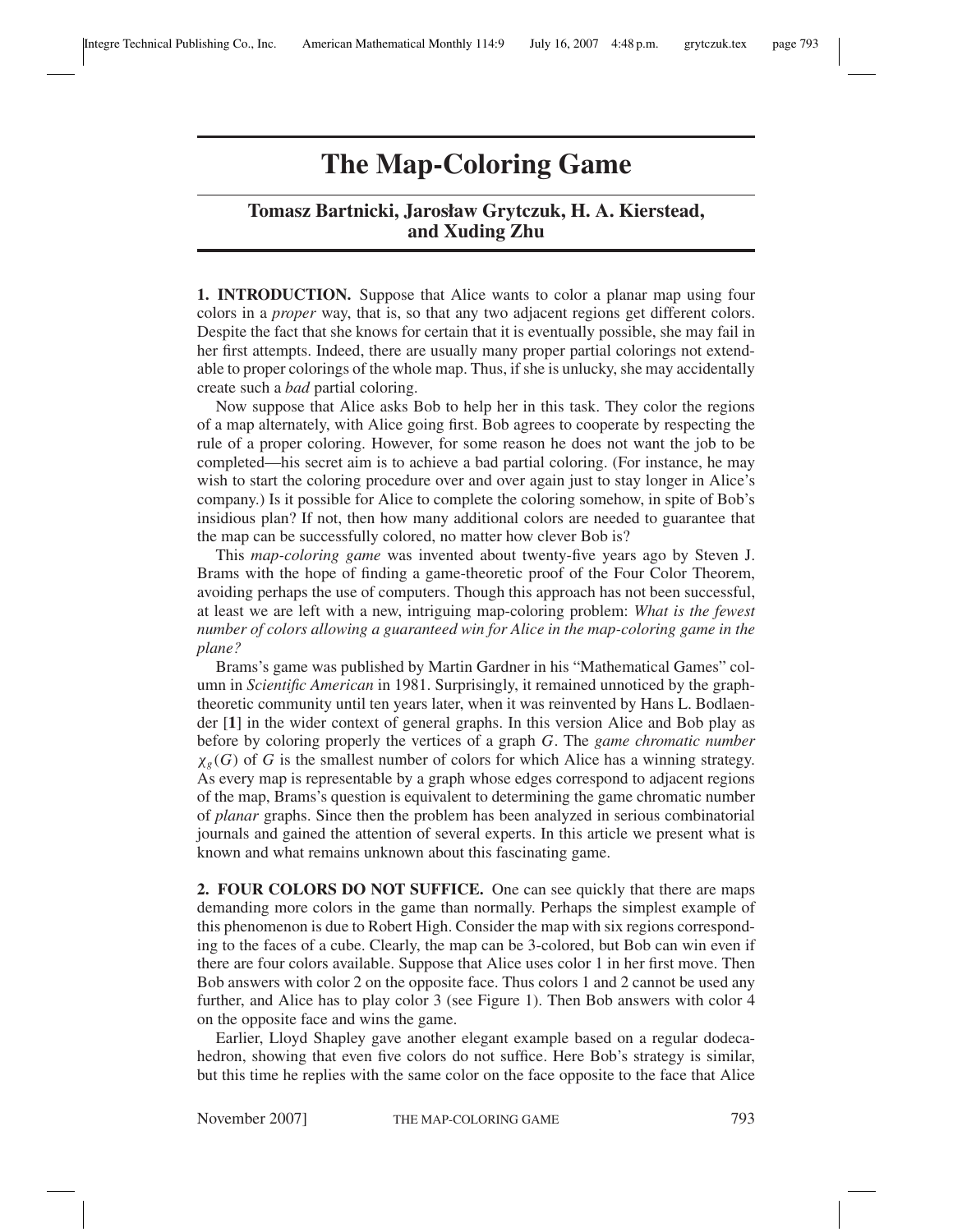

**Figure 1.** First two moves on the cube and the dodecahedron.

has just colored (see Figure 1). In this way, Alice must use a new color in each of her moves, which leads to a win for Bob after the fifth round.

When Steven Brams and Martin Gardner started to think that perhaps six colors would be the maximum number that Bob could force, Robert High found a map for which Alice needed seven colors to win. Indeed, there is a modification of the dodecahedron map for which a win by Alice requires eight colors. Unfortunately, it is not possible to verify this without a tedious case-by-case analysis. A natural suspicion arose that perhaps there was no finite bound at all, a suspicion that persisted for the thirteen years.

**3. POSSIBLE STRATEGIES FOR ALICE.** Let us consider the problems posed for Alice in designing an effective strategy for the map-coloring game. Whenever Bob colors a vertex  $v$ , he poses a threat to each of its uncolored neighbors. Alice can counter this threat at one of these neighbors  $w$  by immediately coloring it, but this in turn creates new threats for the neighbors of  $w$ . Moreover, the remaining uncolored neighbors of v are still open to attack, and Bob can strengthen his position on subsequent moves by coloring their uncolored neighbors. Thus Alice should design a strategy that prioritizes responses to threats to uncolored vertices so that she can keep the total threat under control. She must also limit the damage done when she colors a vertex.

The following idea allows Alice to avoid creating new points of vulnerability when she colors a vertex. Let  $\chi(G)$  denote the usual *chromatic number* of a graph G, that is, the least number of colors in a proper coloring of the vertices of *G*. Suppose that  $f: V(G) \rightarrow \{c_1, \ldots, c_t\}$  is an optimal coloring, with  $t = \chi(G)$ , and that the game is played on a set of *kt* colors of the form  $\{c_j^i : i \in [k], j \in [t]\}$ , where we use the standard abbreviation [*n*] for  $\{1, 2, \ldots, n\}$ . We refer to  $c_j^i$  as a *shade* of  $c_j$ . We say that a color is *correct* for a vertex  $v$  if it is a shade of  $f(v)$ ; otherwise it is incorrect. Alice should always try to color a vertex  $v$  with a correct color. If she is successful, then her early moves will never conflict with her later moves. This is possible as long as she can play in such a way that at any time any uncolored vertex is adjacent to fewer than *k* vertices incorrectly colored by Bob.

This leaves Alice with the problem of limiting the number of neighbors colored incorrectly by Bob that an uncolored vertex can have. In ordinary (noncompetitive) graph-coloring there is a well-known strategy for managing such threats. The *coloring number* col( $G$ ) of a graph  $G$  is the smallest integer  $k$  such that every subgraph of *G* has a vertex with degree less than *k*. For example, it is a simple consequence of Euler's formula that the coloring number of an arbitrary planar graph is at most six. The vertices of a graph with coloring number at most *k* can be ordered as  $v_1, \ldots, v_n$ so that each vertex  $v_i$  has fewer than  $k$  neighbors that precede it in the ordering: we simply construct the ordering from right to left, always choosing a vertex whose degree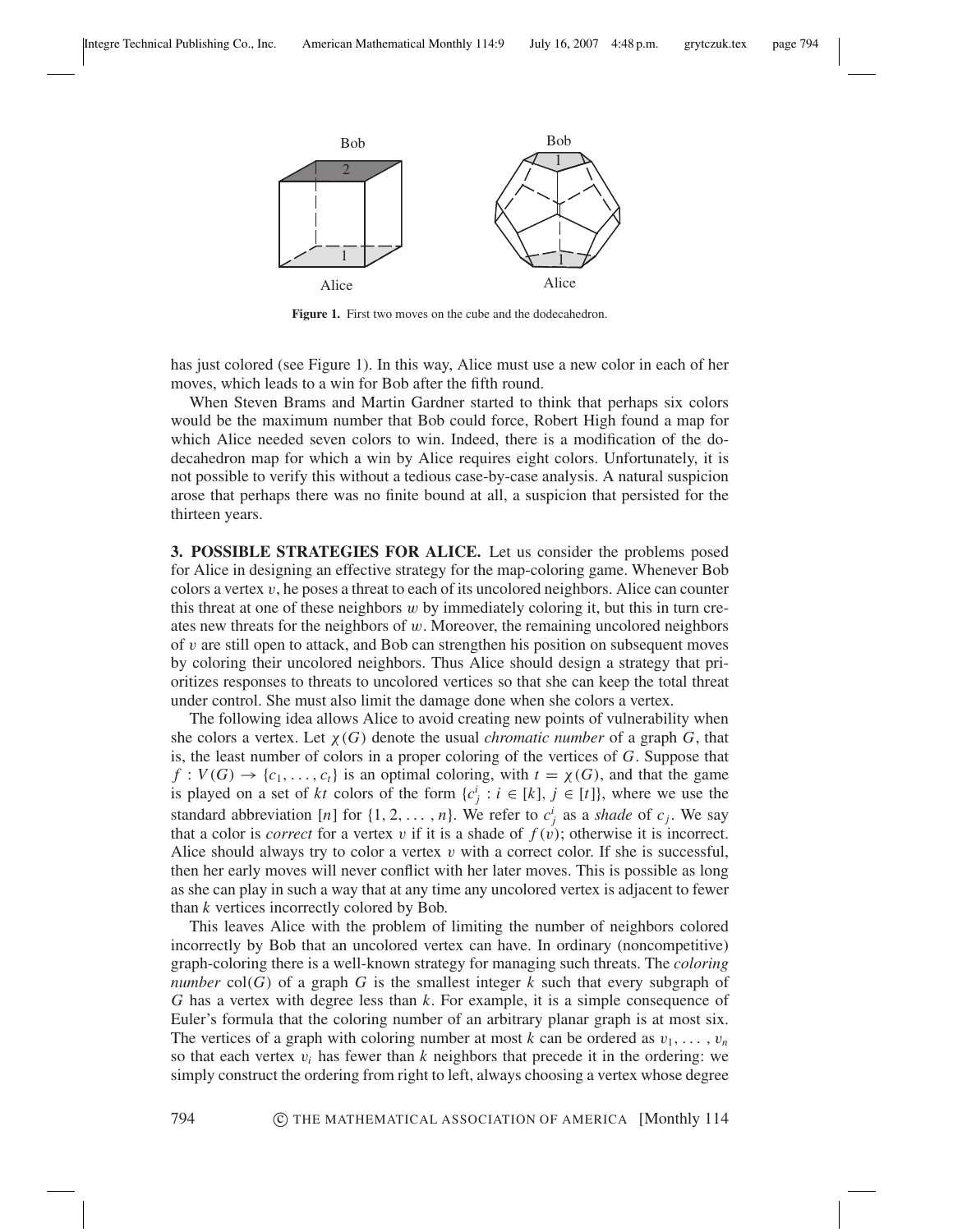among the unchosen vertices is less than *k*. It is also clear that the existence of such an ordering implies that  $col(G) \leq k$ . Now, if Alice colors the vertices from left to right, she will need at most *k* colors, since each uncolored vertex will have fewer than *k* colored neighbors. In other words,  $\chi(G) \leq \text{col}(G)$  for all graphs *G*.

Suppose that Alice attempts to modify this strategy for the map-coloring game. She might naturally try to color the left-most (in the ordering) neighbor of the last vertex colored by Bob. This vertex will have fewer than *k* backward (left) neighbors colored by Bob, but the number of its forward (right) neighbors colored by Bob is unbounded. This was the situation with the problem in the early nineties when help came from an unexpected source.

**4. RAMSEY NUMBERS AND ARRANGEABILITY.** A *simple graph G* consists of a vertex set  $V(G)$  and an edge set  $E(G)$  where each edge is an unordered pair of distinct vertices. A *complete graph* or *clique* is a simple graph in which every pair of vertices forms an edge. A clique on  $t$  vertices is denoted by  $K_t$ . According to Ramsey's famous theorem, any graph *G* has a *Ramsey number r*(*G*) defined as the smallest integer  $t$  such that for any red-blue coloring of the edges of  $K_t$  there is a monochromatic copy of *G* in  $K_t$ . For a class *C* of graphs define  $r_c(n)$  by  $r_c(n) = \max\{r(G):$  $G \in \mathcal{C}$ ,  $|V(G)| = n$ . Burr and Erdős conjectured that  $r_{\mathcal{C}}(n)$  is linear in *n* for any class of graphs satisfying  $|E(G)| = O(|V(G)|)$ . This conjecture remains open in general, although some special cases have been proved. Chvátal, Rödl, Szemerédi, and Trotter [**5**] verified the conjecture for the special case of graphs with bounded degree by using Szemerédi's regularity lemma. The proof involved constructing an embedding of *G* into a monochromatic part of  $K_n$  one vertex at a time in an order  $v_1, \ldots, v_n$ . It was crucial to their argument that each vertex have a bounded number of backward and forward neighbors. If the argument had required only that the backward degree be bounded, they would have established the whole conjecture. Notice that planar graphs satisfy  $|E(G)| = O(|V(G)|)$  but may have arbitrarily large degree.

Chen and Schelp made the brilliant observation that something less was required: the number of vertices  $v_h$  with  $h < i$  that are adjacent to  $v_i$  or to a *forward* neighbor  $v_j$ of v*<sup>i</sup>* should be bounded (see Figure 2). This idea, in one form or another, has turned out to be absolutely crucial for the theory of coloring games.



**Figure 2.** The number  $col_2(G)$  bounds the number of predecessors of  $v_i$  that are adjacent to  $v_i$  (grey nodes) or to a forward neighbor of v*<sup>i</sup>* (black nodes).

Assume that the vertices of a graph *G* are ordered as  $v_1, v_2, \ldots, v_n$ . A vertex  $v_h$ is called a *loose backward neighbor* of  $v_i$  if  $h < i$  and either (a)  $v_h$  is adjacent to  $v_i$ or (b)  $v_h$  is adjacent to  $v_j$  and  $v_j$  is adjacent to  $v_i$  for some *j* with  $j > i$  (see Figure 2). We define the 2-*coloring number*  $col_2(G)$  of a graph *G* to be the least integer *k* such that there is an ordering of  $V(G)$  for which each vertex has fewer than  $k$  loose backward neighbors. This is an inessential variant of the parameter that Chen and Schelp called *arrangeability* in [**3**], where it is proved that the conjecture of Burr and Erdős is true for the family of graphs with bounded 2-coloring numbers. They then

November 2007] THE MAP-COLORING GAME 795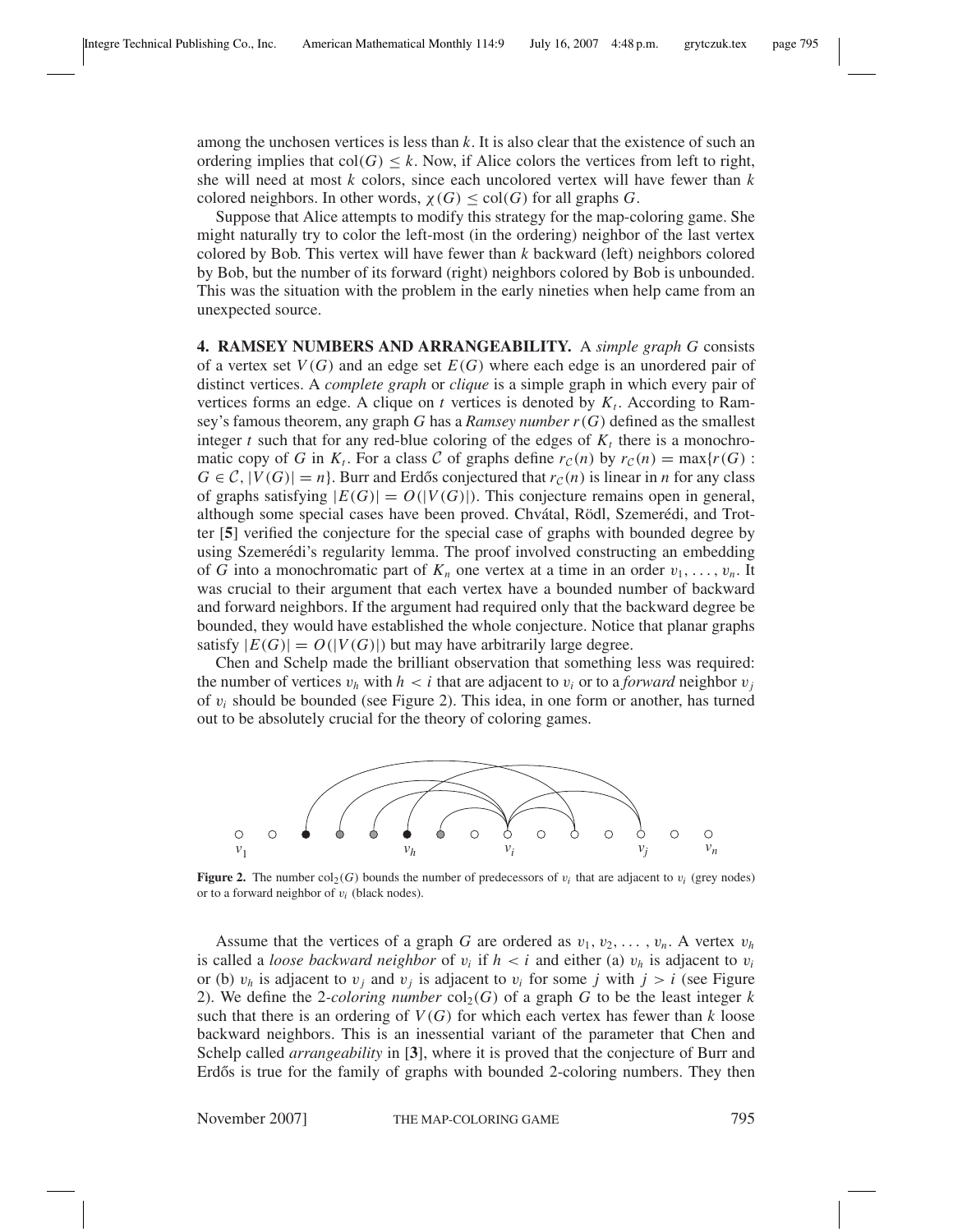proved the Burr-Erdős conjecture for planar graphs by showing that the 2-coloring number of any planar graph is at most 761.

Kierstead and Trotter [**14**] realized that this was the missing tool for bounding the game chromatic number  $\chi_g(G)$  of planar graphs *G*. They proved the following theorem:

## **Theorem 1.** *Every graph G satisfies*  $\chi_g(G) \leq \chi(G)(1 + \text{col}_2(G))$ .

*Proof.* Let  $\chi(G) = t$  and  $col_2(G) = k$ . To prove the assertion we describe a strategy for Alice using at most  $t(k + 1)$  colors. Alice should begin by fixing an optimal coloring f of G using the colors  $c_1, \ldots, c_t$  and an ordering  $v_1, \ldots, v_n$  of G that satisfies  $col<sub>2</sub>(G) = k$ . She prioritizes responses to threats according to this ordering. Whenever Bob colors a vertex  $v$ , Alice colors the least-indexed uncolored backward neighbor *u* of v with a correct color; if v has no such backward neighbor then Alice correctly colors the least-indexed uncolored vertex. To be certain that *u* has a correct color available (i.e., a color not used by any of its colored neighbors), it suffices to show that *u* has at most *k* neighbors that are colored by Bob. Assume that Bob has colored *s* loose backward neighbors of *u* and that Alice has colored *s* loose backward neighbors of *u*. In accordance with the stated strategy, each time Bob colors a forward neighbor *z* of *u*, Alice colors the least-indexed uncolored backward neighbor *u* of *z*. Since *u* is an uncolored backward neighbor of  $z$ ,  $u'$  precedes  $u$ , so  $u'$  is a loose backward neighbor of *u*. As Alice has colored *s* loose backward neighbors of *u*, we conclude that Bob has colored at most *s'* forward neighbors of *u*. Therefore the number of neighbors of *u* colored by Bob is at most  $s + s' \, (<\, k$ ). Note that this counts only the number of colored neighbors of *u* at the end of Alice's previous move. After that move, Bob may have colored another neighbor of *u*, meaning that *u* now has at most *k* neighbors colored by Bob. Thus *u* has an available correct color, and Alice can win the game with  $t(k+1)$  colors.

This reasoning implies that  $\chi_g(G) \leq 3044$  for a planar graph *G*. Kierstead and Trotter obtained much tighter bounds on the game chromatic number of planar graphs. They demonstrated that  $col_2(G) \leq 10$  holds for each planar graph *G* (which gives  $\chi_{g}(G) \leq 44$ ) and provided an example of a planar graph *G* with  $col_{2}(G) = 8$ . They further improved their bound on the game chromatic number of planar graphs to  $\chi_{g}(G) \leq 33$  by using a more carefully designed parameter than 2-coloring number.

**5. ACYCLIC COLORING.** A *cycle* on vertices  $v_1, \ldots, v_n$  is a graph whose edges are  $v_1v_2, v_2v_3, \ldots, v_nv_1$ . A *forest* is a graph without cycles. A coloring of the vertices of a graph *G* is *acyclic* if it is a proper coloring such that no cycle of *G* is 2-colored. In other words, a subgraph of *G* whose vertex set is a union of any two color classes is a forest. The minimum number of colors needed is the *acyclic chromatic number* of  $G$ , denoted by  $a(G)$ . This notion was introduced by Grünbaum, who conjectured that  $a(G) \leq 5$  holds for any planar graph *G*. The conjecture was turned into a theorem by Borodin in 1979 [**2**].

Just as the chromatic number of a graph *G* is bounded by its coloring number, its acyclic chromatic number is bounded by its 2-coloring number. Let  $v_1, \ldots, v_n$  be an ordering of the vertices of *G* that realizes its 2-coloring number. Color vertices recursively so that no vertex is colored the same color as a loose backward neighbor. This yields a proper coloring using at most  $col_2(G)$  colors. We still must check that each cycle *C* in *G* receives at least three colors. The largest-indexed vertex  $v_i$  in *C* has two backward neighbors  $v_h$  and  $v_i$  with  $h < i < j$ . Since  $v_h$  is a loose backward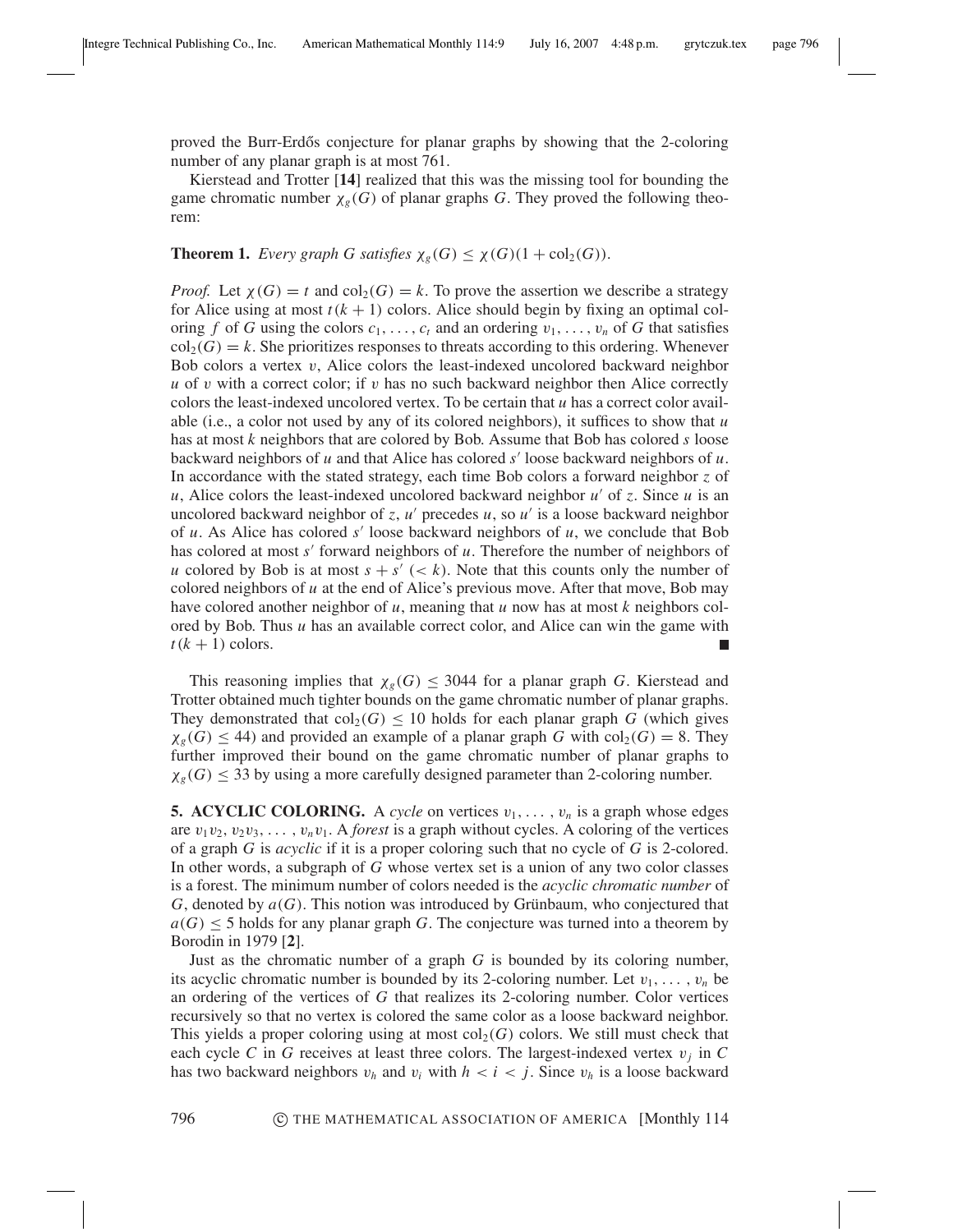neighbor of  $v_i$ , they have different colors. Since  $v_j$  is adjacent to both  $v_i$  and  $v_h$ , it has a third color.

Twenty years after Grünbaum introduced acyclic coloring, Dinski and Zhu [6] applied the acyclic chromatic number to the Brams game for arbitrary graphs. They proved the following theorem, which implies that thirty colors suffice for Alice to win on any planar map:

## **Theorem 2.** *Every graph G satisfies*  $\chi_g(G) \leq a(G)(a(G) + 1)$ *.*

*Proof.* The argument is similar to the proof of Theorem 1. Suppose that *G* has an acyclic coloring using the color set  $\{c_1, \ldots, c_t\}$ , and let  $V_1, \ldots, V_t$  be the corresponding color classes of vertices. When  $i \neq j$ , the subgraph  $F_{ij}$  of *G* consisting of all edges with ends in  $V_i \cup V_j$  is a forest. Fix an orientation of each  $F_{ij}$  so that every vertex has outdegree at most one. Since every edge of  $G$  appears in exactly one of the forests  $F_{ij}$ , this provides an orientation of *G* such that every vertex has at most one outneighbor in each color class. Now a vertex v in  $V_i$  is *endangered* if it is as yet uncolored but there is an inneighbor  $u$  of  $v$  colored with a shade of  $c_i$  (see Figure 3). Since Alice always colors with a correct color, an endangered vertex can be created only by Bob. Clearly, in a single move Bob can create at most one endangered vertex v. Alice should color this vertex immediately after it is created by Bob. This is always possible, for there are at most *t* neighbors of v colored with shades of  $c_i$  at this moment (at most  $t - 1$ outneighbors and only one inneighbor *u* that has just been colored by Bob).



**Figure 3.** An endangered vertex  $v$  will be colored by Alice in her next move.

**6. DALTONISM MAY HELP.** Both strategies for Alice considered earlier were local. Alice responded to any threat posed when Bob colored a vertex by coloring one of its neighbors. As any Go player knows, global strategies can be more powerful. Our next aim is to develop a global strategy for Alice.

Curiously, further progress in bounding the game chromatic number was achieved by making the game more difficult for Alice. Suppose Alice suffers from full daltonism (colorblindness): she just cannot distinguish between colors. Because of her disease she proposes to modify the rules of the coloring game so that she can still have some fun playing it. Rather than coloring vertices, the players create an ordering  $\lt_g$ of vertices by taking turns choosing the next vertex in the ordering. For a fixed positive integer *k* Alice's goal is to have  $\lt_g$  demonstrate that  $col(G) \leq k$ . Bob, wishing to remain in her company, tries to thwart her. For the purposes of actual play it is convenient for the players to indicate that they have chosen a vertex by coloring it gray. Bob wins if at some time some uncolored vertex has *k* gray neighbors, and Alice wins if this never occurs. We denote the least number *k* allowing success for Alice by  $\text{col}_e(G)$ and call it the *game coloring number* of *G*. Clearly, if Alice can win this *ordering* game for some integer *k*, she can also win the coloring game with *k* colors (even as

November 2007] THE MAP-COLORING GAME 797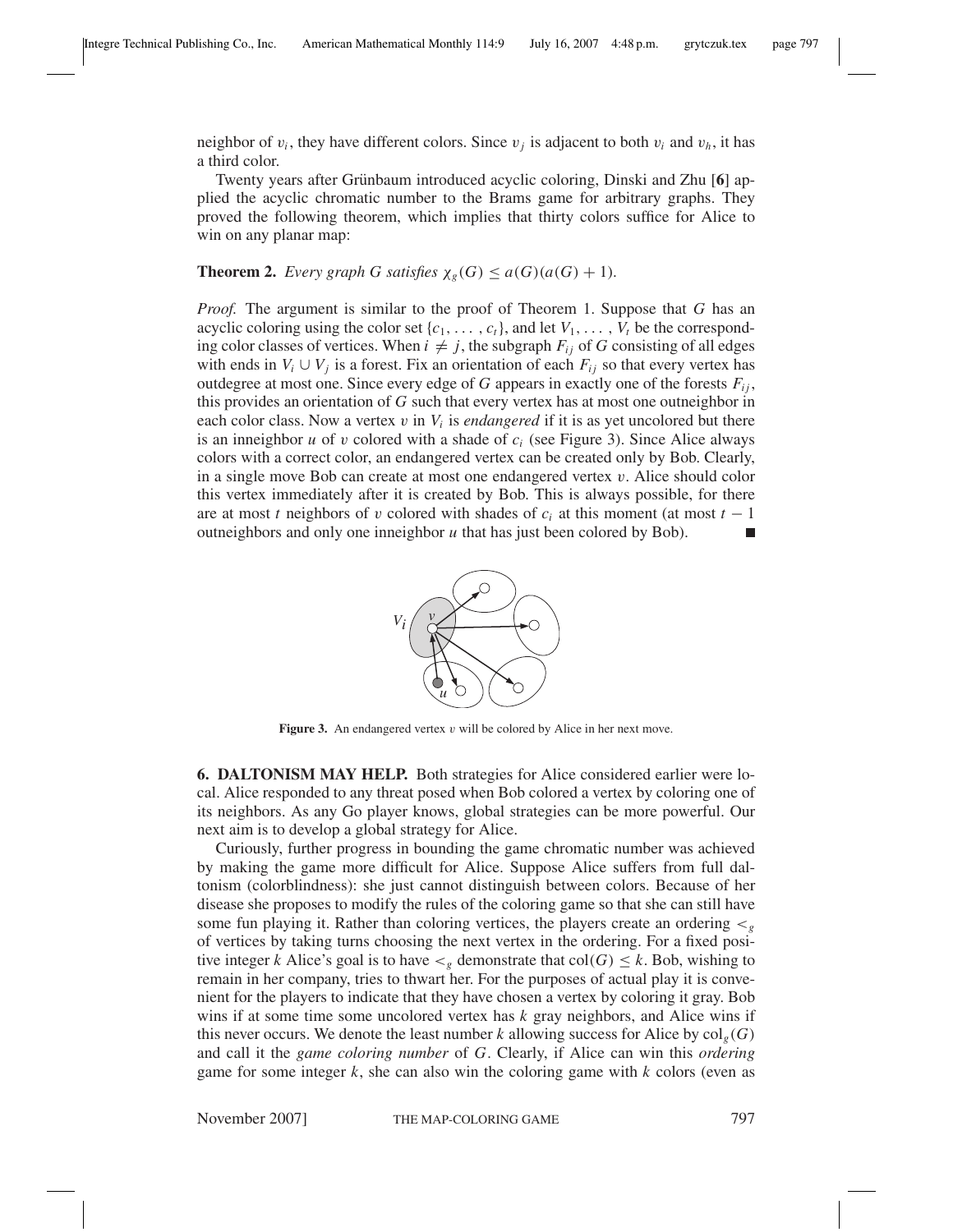a completely colorblind person!). In other words,  $\chi_g(G) \leq \text{col}_g(G)$  is true for every graph *G*.

Alice is now forced to use a strategy that does not rely on shades of correct colors to control threats created by her moves. Suppose that she again selects a specific ordering  $v_1, \ldots, v_n$  (not to be confused with  $\lt e$ ) of the vertex set for the purpose of prioritizing responses to threats. Suppose also that no vertex has too many backward neighbors in this order. When Bob chooses a vertex  $v$  (colors it gray), Alice faces conflicting requirements. On the one hand, she should choose a backward neighbor *x* of  $v$ , addressing the threat to  $x$  posed by  $v$ . But this in turn produces a threat from  $x$  to its backward neighbors. Alternatively, she could put off choosing *x* and instead choose a backward neighbor *y* of *x* so that *y* would already be protected when later she finally did choose *x*. Or should she, perhaps, choose a backward neighbor of *y*? Here we propose a compromise plan: the first time Alice contemplates choosing *x* she should move on to considering *y*, but the second time she considers choosing *x* she should actually do so.

Here are the details of Alice's *activation strategy*. Imagine that the vertices of *G* are made of light bulbs that shine a warning when activated. Let  $N^+(v)$  and  $N^-(v)$  denote the sets of backward and forward neighbors of v, respectively. On her first move Alice activates vertex  $v_1$  and colors it. The basic step of the strategy is to activate a vertex (leaving a warning that it is in danger) and then jump to its least-indexed uncolored backward neighbor. Suppose that Bob has just colored a vertex  $v$ . Then Alice starts by activating  $\nu$  (provided it has not been activated hitherto) and jumps to the uncolored vertex x of smallest index in  $N^+(v)$ . If x is already active, then it is endangered, so Alice stops and colors it. Otherwise she repeats the activation step for *x*, that is, she activates *x* and jumps to the least-indexed uncolored vertex *y* in  $N^+(x)$ . This process goes on until she stops at some vertex *u*, either because *u* is active or because there are no uncolored vertices in  $N^+(u)$ . In each case she activates and colors *u*. If it happens that  $N^+(v)$  already contains no uncolored vertices, then she picks the uncolored vertex of smallest index, activates it (provided it has not yet been activated), and colors it. Notice that after Alice's move all gray vertices are active, whereas after Bob's move there can be only one gray inactive vertex.



**Figure 4.** Basic step of the activation procedure.

For example, let's see how this strategy works for trees (see Figure 5). Any tree *T* can be ordered so that each vertex has at most one backward neighbor. Suppose that Bob has colored a vertex v, and let *x* be its unique backward neighbor. Then Alice should activate all vertices on the unique backward path starting from  $v$  and ending at some active vertex *u*. Notice that Alice can jump to the same vertex only twice (the first time she activates it, the second time she colors it). It follows that if *x* stayed uncolored after her move, it could have no more than two active neighbors (one backward and one forward). Hence, after Bob's move there are at most three colored vertices around *x*, which gives  $col_{g}(G) \leq 4$ . This result was proved by Faigle, Kern, Kierstead, and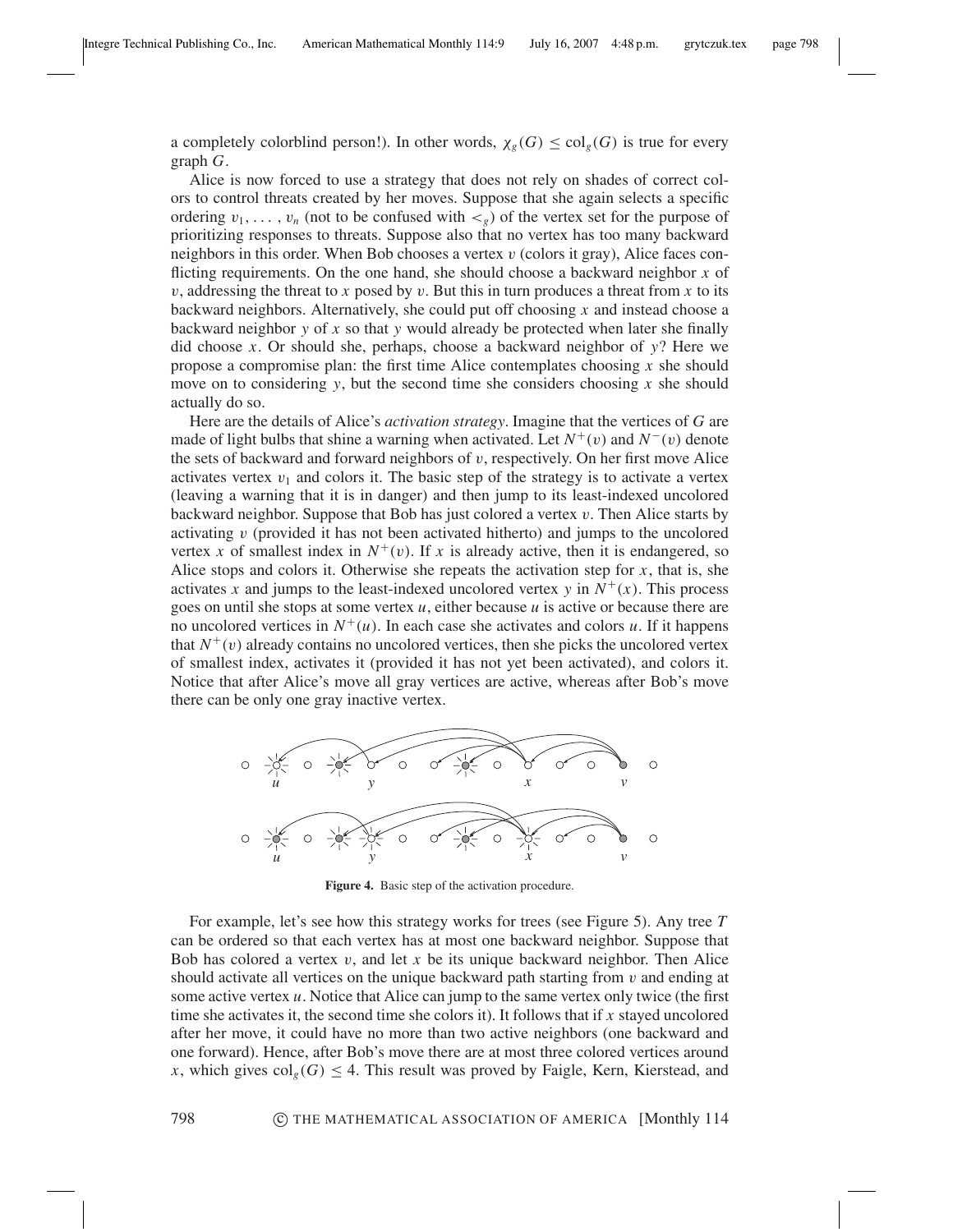

**Figure 5.** Activation on a tree.

Trotter in [**8**]. The following result reveals the information provided by the activation strategy for general graphs:

**Theorem 3.** *Every graph G satisfies*  $col_{g}(G) \leq 3col_{2}(G) - 1$ .

*Proof.* Fix an order of the vertices  $v_1, \ldots, v_n$  realizing  $col_2(G) = k$ , and assume that Alice applies the activation strategy with respect to this order. For each vertex  $v_j$  let  $S(v_i)$  be the set of loose backward neighbors of  $v_i$ . By the definition of col<sub>2</sub>(*G*), the size of  $S(v_i)$  is at most  $k - 1$ . We count the number of active forward neighbors that  $v_j$  could have before it gets colored. From each active vertex in  $N^-(v_j)$  Alice jumps to the least-indexed uncolored backward neighbor in  $S(v_i)$  or possibly to  $v_i$ . If she jumps to  $v_j$ , then she immediately colors it or immediately jumps to another vertex in  $S(v_j)$ . Since she can jump only twice to a vertex, there can be at most  $2(k - 1)$  active vertices in  $N^-(v_i)$  after Alice's move. Hence, there are at most  $3(k − 1)$  active vertices around v*<sup>j</sup>* after Alice's move. Counting Bob's last move, there are at most 3*k* − 2 colored vertices around  $v_j$  when it gets colored. П



**Figure 6.** Construction of a 3-tree.

There is a nice class of graphs for which the bound in Theorem 3 is optimal (as long as we assume that Alice cannot distinguish between colors). Fix a number *k* and start with a clique on *k* vertices  $v_1, \ldots, v_k$ . Then in each subsequent step add a new vertex v and join it to *k* vertices of any clique in the graph constructed so far. In this recursive manner we produce graphs called *k-trees* (see Figure 6). The resulting ordering of the vertices shows that  $col_2(G) = k + 1$ , which gives  $col_{\varrho}(G) \leq 3k + 2$  for any *k*-tree *G*.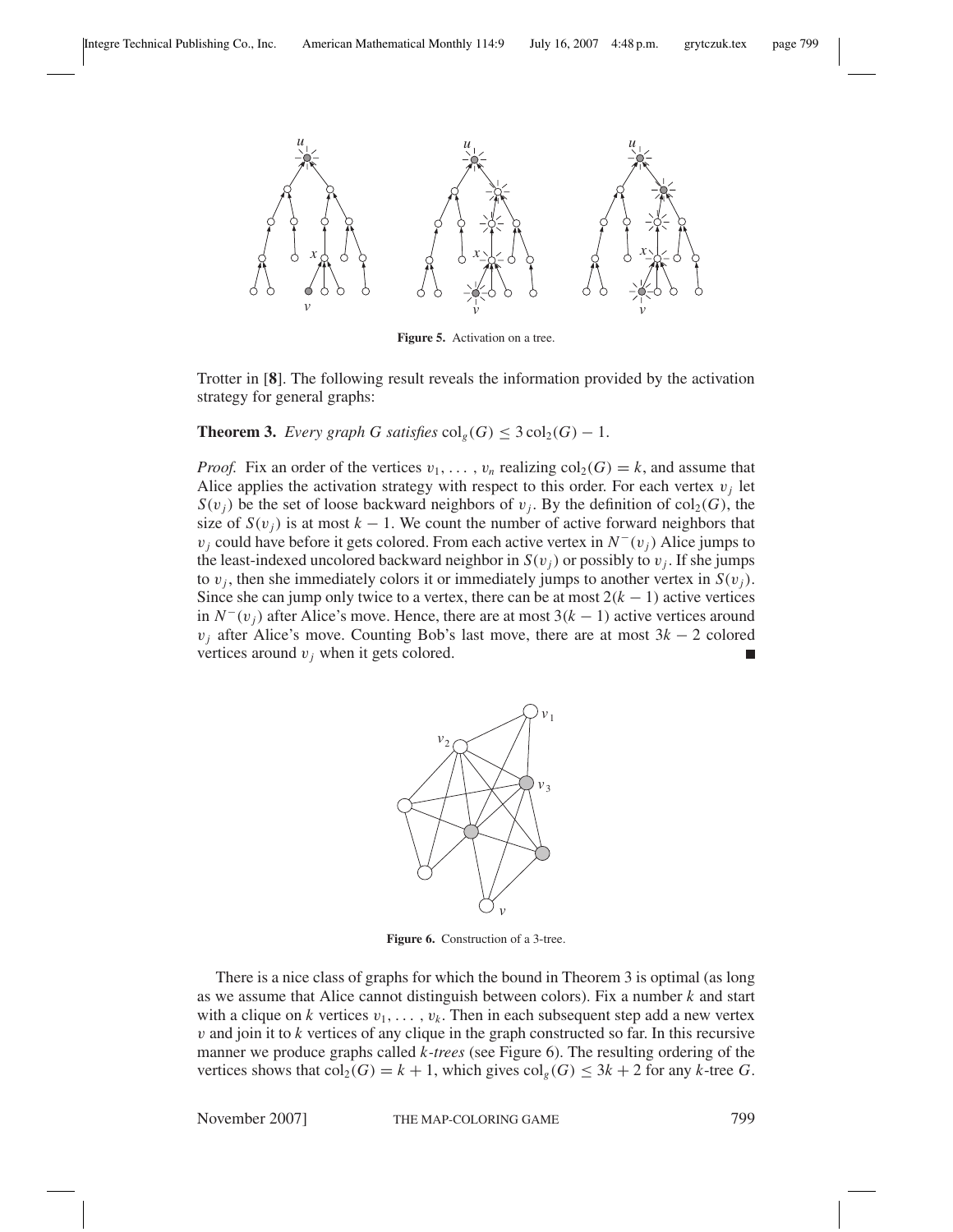It can be proved that this bound is optimal for each  $k$  ( $> 1$ ). For planar graphs the theorem gives  $\chi_g(G) \leq 29$ , which is not bad but is still not optimal.

**7. SIX DOLLAR ORDER.** We now demonstrate that the estimate  $\chi_g(G) \leq 18$  holds for every planar graph *G*, which is almost the best upper bound discovered so far. This time we take more care in ordering the vertices  $v_1, \ldots, v_n$  so as to make the activation strategy more efficient. We define this order inductively (in reverse order), starting with any vertex  $v_n$  of degree at most five. Suppose that we have already picked vertices  $v_n, v_{n-1}, \ldots, v_{i+1}$  and are looking for a candidate for  $v_i$ . Partition the vertex set *V* into two parts,  $C = \{v_n, v_{n-1}, \ldots, v_{i+1}\}\$  and  $U = V \setminus C$ , and construct a new graph *H* as follows:

- 1. Delete each edge between pairs of vertices in *C*.
- 2. Delete each vertex v in *C* with at most three neighbors in *U*.
- 3. For each deleted vertex v in *C* add edges between its neighbors in *U* so that these neighbors form a clique.

It can be verified that the new graph *H* is planar: the new edges in *H* can be drawn near deleted edges incident to deleted vertices of *C*. By Euler's formula *H* satisfies the inequality  $|E(H)| \leq 3|V(H)| - 6$ .

Now suppose that each edge of *H* is assigned \$2 (in half-dollar coins). These coins are distributed to the vertices of *H* as follows: if an edge *e* links two vertices in *U*, then *e* gives \$1 to each of the two vertices; if *e* links a vertex *x* in *C* and a vertex *y* in *U*, then *e* gives \$1.50 to *x* and \$0.50 to *y* (see Figure 7). As the total amount of dollars is equal to  $2|E|$  (< 6| $V(H)$ )), there is a vertex v that receives less than \$6. This will be the *i*th vertex  $v_i$  in our order. Notice that  $v_i$  cannot belong to C, for each remaining vertex in *C* is incident to at least four edges of *H*, hence receives at least \$6.



**Figure 7.** Ordering the set of vertices of *G* by finding a poor vertex in a graph *H*.

Now we are ready to prove the result stated at the beginning of this section:

### **Theorem 4.** *Every planar graph G satisfies*  $col_{g}(G) \leq 18$ *.*

*Proof.* Let  $v_1, \ldots, v_n$  be the ordering of the vertices of *G* obtained in the manner just described. It suffices to show that if Alice applies the activation strategy, then at the end of each of her turns there will be at most sixteen active neighbors around any uncolored vertex. Let  $v = v_i$  be any uncolored vertex, let  $H, C$ , and U be as indicated in the discussion preceding Theorem 4 (notice that all of them depend on  $v_i$ ), let *D* be the set of those forward neighbors of  $v$  (in  $G$ ) that were deleted while constructing  $H$ , and let *Z* be the set of those vertices of *U* that are adjacent to v in  $H$ . Since we didn't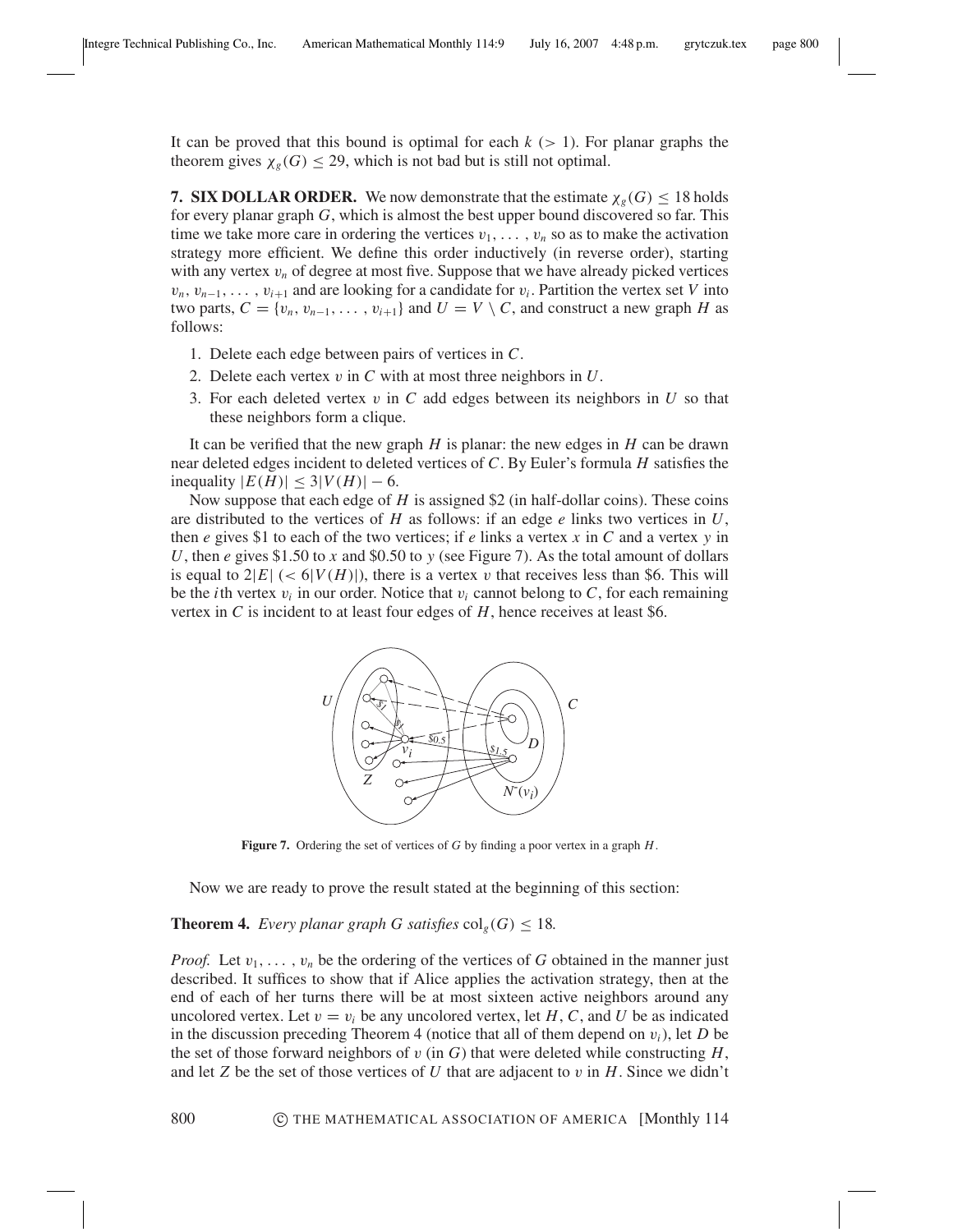delete any edges between vertices of U, we see that  $N^+(v)$  is contained in Z. Also Z includes all vertices, other than  $v$ , to which Alice can jump after activating any vertex in the set *D* (see Figure 7). Hence, arguing as in the previous proof, there can be at most

$$
3|Z|+|N^-(v)\setminus D|
$$

active vertices around  $v$  at the end of any move by Alice. Since  $v$  received strictly less than \$6 in the ordering procedure,

$$
1 \times |Z| + 0.5 \times |N^-(v) \setminus D| < 6.
$$

This implies that  $3|Z| + |N^-(v) \setminus D| \le 16$ , which completes the proof.

**8. VARIANTS OF THE GAME.** Currently, the best upper bounds for a planar graph *G* are  $\chi_g(G) \leq \text{col}_g(G) \leq 17$ , as proved in [20]. The proof is based on a modification of the activation strategy. At present, the best lower bounds for planar graphs are  $8 \le$  $\chi_g(G)$  and  $11 \leq \text{col}_g(G)$ . There is evidence that the upper bound on the game coloring number  $col_g(G)$  may be sharp. However, we cannot even anticipate what the correct answer is for the game chromatic number  $\chi_g(G)$  of planar graphs.

This situation probably exists because of the rather strange general behavior of the parameter  $\chi_g(G)$ . For instance,  $\chi_g(G)$  is already unbounded for graphs satisfying  $\chi(G) = 2$  and is also not monotone with respect to subgraphs. Indeed, let  $U =$  $\{u_1, \ldots, u_n\}$  and  $V = \{v_1, \ldots, v_n\}$  be disjoint sets of vertices, and let  $K_{n,n}$  be the graph on these vertices obtained by joining each vertex in *U* with all vertices in *V* . Let *M* be a *perfect matching* in  $K_{n,n}$  (i.e., a set of *n* edges no two of which are incident with the same vertex; for instance,  $M = \{u_1v_1, \ldots, u_nv_n\}$ ). Clearly we have  $\chi_g(K_{n,n}) = 3$ , but  $\chi_{\varrho}(K_{n,n}-M)=n$ . Bob's strategy is to copy Alice's moves on the other ends of the missing matching (see Figure 8).



**Figure 8.** Copy cat strategy allows Bob to win on  $K_{n,n} - M$  if fewer than *n* colors are available.

More surprisingly, it is not clear what influence increasing the number of colors has on the coloring game. Suppose that Alice wins with *k* colors on a graph *G*. Then it would seem trivial that she should also win on *G* with *k* + 1 colors. But can you prove it? As yet, nobody has been able to do so!

In view of such pathologies it is natural to look for more predictable variants of the coloring game. For instance, in a modification considered in [**3**] Bob is not allowed to use a new color until it is absolutely necessary, that is, unless all uncolored vertices are surrounded by all previously used colors. Chen, Schelp, and Shreve prove there that  $\chi_g^*(T) \leq 3$  holds for any tree *T*, where  $\chi_g^*(G)$  is the related game chromatic number. However, no better bounds for arbitrary planar graphs are provided. In this setting it is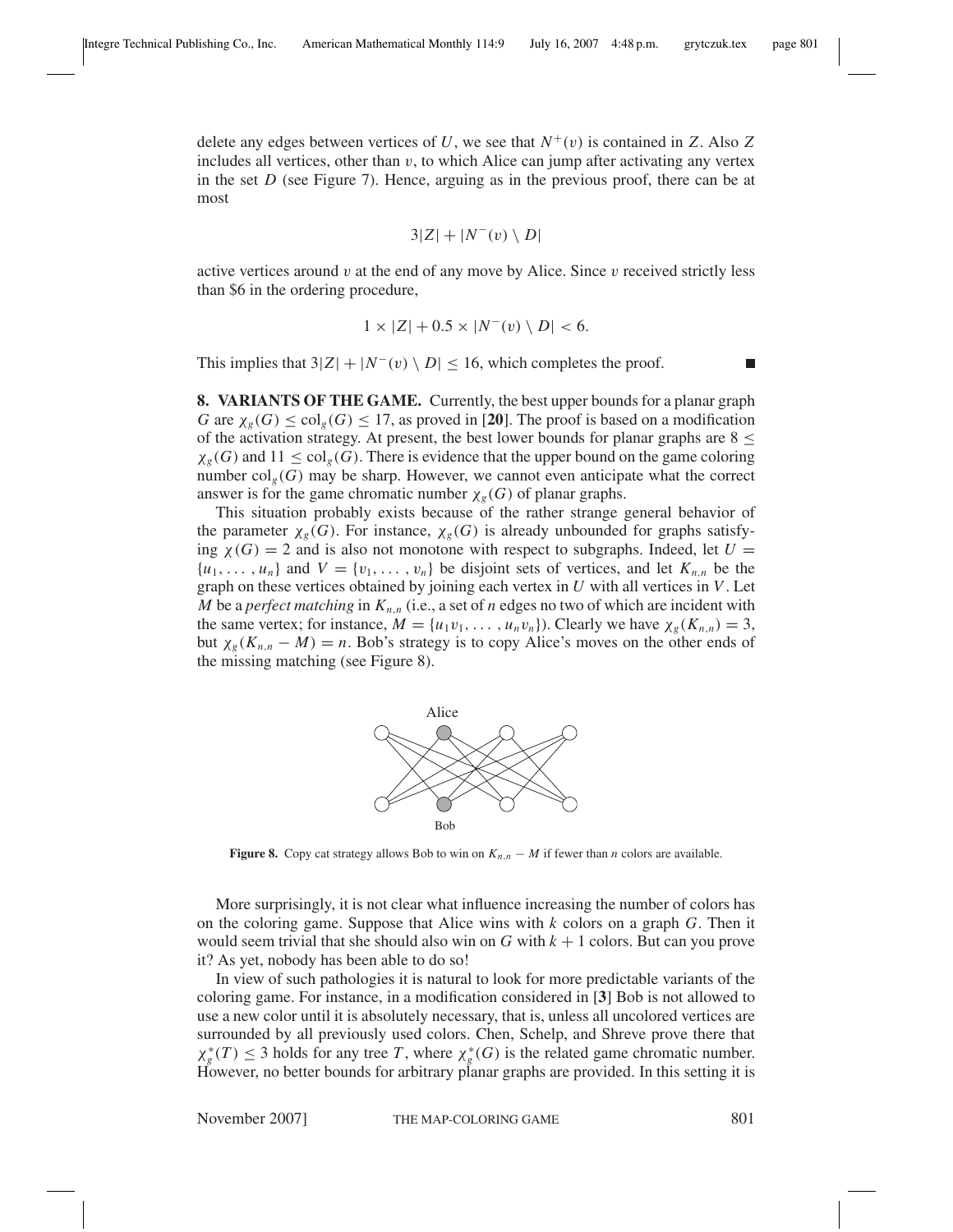clear that increasing the number of colors cannot help Bob. However, we are still left with the anomaly that  $\chi_g^*(K_{n,n} - M) = n$ .

There are many natural variations of the coloring and ordering games. One variation is to allow Alice more moves so as to limit Bob's ability to interfere [**12**], [**13**], [**17**]. Other variants consider oriented coloring [**15**], [**16**], [**18**] and *d*-relaxed coloring [**4**], [**7**]. It is remarkable that the activation strategy is still effective in these diverse settings.

**ACKNOWLEDGMENT.** We would like to thank Steven Brams for useful materials and comments on the origin of the map-coloring game. The research of the fourth author is supported in part by the National Science Council under grant NSC95-2115-M-110-013-MY3.

#### REFERENCES

- 1. H. L. Bodlaender, On the complexity of some coloring games, *Internat. J. Found. Comput. Sci.* **2** (1991) 133–147.
- 2. O. V. Borodin, On acyclic colorings of planar graphs, *Discrete Math.* **25** (1979) 211–236.
- 3. G. Chen, R. H. Schelp, and W. E. Shreve, A new game chromatic number, *Europ. J. Combinatorics* **18** (1997) 1–9.
- 4. C. Chou, W. Wang, and X. Zhu, Relaxed game chromatic number of graphs, *Discrete Math.* **262** (2003) 89–98.
- 5. V. Chvátal, V. Rödl, E. Szemerédi, and W. T. Trotter, The Ramsey number of a graph with a bounded maximum degree, *J. Combin. Theory Ser. B* **34** (1983) 239–243.
- 6. T. Dinski and X. Zhu, Game chromatic number of graphs, *Discrete Math.* **196** (1999) 109–115.
- 7. C. Dunn and H. Kierstead, A simple competitive graph coloring algorithm III, *J. Combin. Theory Ser. B* **92** (2004) 137–150.
- 8. U. Faigle, U. Kern, H. A. Kierstead, and W. T. Trotter, On the game chromatic number of some classes of graphs, *Ars Combin.* **35** (1993) 143–150.
- 9. M. Gardner, Mathematical games, *Scientific American* (April, 1981) 23.
- 10. D. Guan and X. Zhu, The game chromatic number of outerplanar graphs, *J. Graph Theory* **30** (1999) 67–70.
- 11. H. A. Kierstead, A simple competitive graph coloring algorithm, *J. Combin. Theory Ser. B* **78** (2000) 57–68.
- 12.  $\rightarrow$ , Asymmetric graph coloring games, *J. Graph Theory* **48** (2005) 169–185.
- 13. Weak acyclic coloring and asymmetric graph coloring games, *Discrete Math.* **306** (2006) 673– 677.
- 14. H. A. Kierstead and W. T. Trotter, Planar graph coloring with an uncooperative partner, *J. Graph Theory* **18** (1994) 569–584.
- 15. <del>. . . . . . .</del> Competitive colorings of oriented graphs, *Electron. J. Combin.* **8** (2001) #12, 15 pp.
- 16. H. A. Kierstead and Z. Tuza, Marking games and the oriented game chromatic number of partial *k*-trees, *Graphs Combin.* **8** (2003) 121–129.
- 17. H. A. Kierstead and D Yang, Very asymmetric marking games, *Order* **22** (2005) 93–107.
- 18. J. Nešetřil and E. Sopena, On the oriented game chromatic number, *Electron. J. Combin.* **8** (2001) #14, 13 pp.
- 19. X. Zhu, The game coloring number of planar graphs, *J. Combin. Theory Ser. B* **75** (1999) 245–258.
- 20.  $\longrightarrow$ , Refined activation strategy for the marking game (2003, preprint).

**TOMASZ BARTNICKI** started studying mathematics at the Technical University of Wrocław, and received B.S. and M.S. degrees in mathematics from the University of Zielona Góra. At present he is a Ph.D. student at the Faculty of Mathematics, Computer Science, and Econometrics at the University of Zielona Góra. His main research interests are in graph theory, especially in different variants of graph-coloring games. Playing games is actually his true passion; he plays scrabble, backgammon, and most of all, bridge. In 1997 he represented Poland at the Junior Pairs World Bridge Championship.

*Faculty of Mathematics, Computer Science, and Econometrics, University of Zielona Gora, ´*

*65-516 Zielona Gora, Poland ´*

*T.Bartnicki@wmie.uz.zgora.pl*

**JAROSŁAW GRYTCZUK** received a Ph.D. in mathematics in 1996 and habilitation in mathematics ten years later from Adam Mickiewicz University in Poznan. His research interests are in combinatorics and num- ´